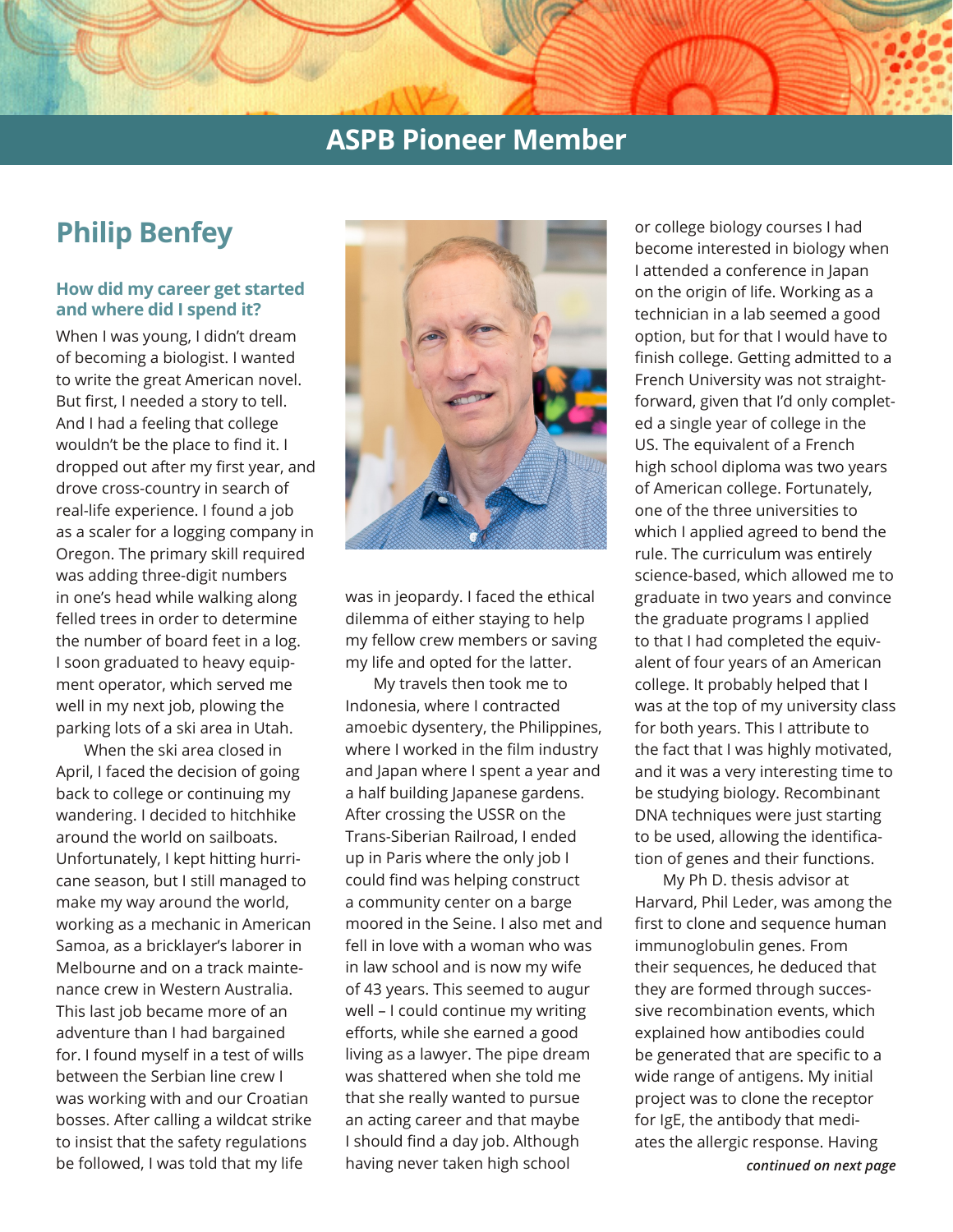#### **Philip Benfey** *continued*

suffered from allergies most of my life, I was personally invested. After extracting mRNA from 2,000 roller bottles of cell culture, it became evident that the receptor was made up of multiple subunits, and injection of RNA into frog oocytes was not the appropriate means of identifying receptor activity. Although disappointing, this experimental fiasco did teach me a key lesson in science: that one's passion for a project does not necessarily correlate with its success. While the receptor was eventually cloned in the Leder lab utilizing other approaches, my thesis project shifted to another aspect of the allergic response. Using published protein sequence, I cloned and sequenced two protease genes, each one specific to a subclass of mast cells, which are the effector cells of the allergic response. While completing the thesis, I began to look around for an area in which to pursue a post-doc. Analysis of the subclasses of mast cells piqued my interest in how cells acquire their identities. I looked into several biological systems: flies, worms and plants. The fly field seemed already quite competitive. When I asked Phil Leder about worms, he said that scientists working on worms claimed to be investigating behavior, but what they cloned was actin (this was the case for the first uncoordinated mutants). This left me with plants. Plants seemed attractive from a developmental biology perspective, because they appeared to have a relatively small number of cell types and the cells didn't move in relation to each other.

While in Boston, my wife acted in and directed theater productions, but saw more opportunities in film. She was admitted to the MFA program in film at Columbia, and I found a post-doctoral mentor, Nam-Hai Chua, at Rockefeller University in New York. When I arrived in Nam's lab, he suggested two projects. One was a bread-andbutter project to identify features of the 35S promoter, which was the most commonly-used constitutive promoter in plant biotechnology. The other was the more exciting project of making minichromosomes starting from a circular DNA virus that infects plants. The second project quickly crashed and burned. To analyze the 35S promoter, I used a newly introduced enzymatic marker, beta-glucuronidase. Addition of a substrate results in production of a blue dye that can mark specific cells. When I dissected this constitutive promoter into five pieces and placed them in front of a minimal promoter driving the enzyme, I was surprised to see that each piece conferred expression in a different set of cells. Moreover, when two or more pieces were juxtaposed, the resulting expression pattern was frequently more than the sum of the parts. These findings were published in five papers, and were an important lesson: there isn't a good correlation between what appears to be a bread-and-butter project and the ultimate results.

Many of the specific expression patterns could be seen in root sections. Observing these led me to an appreciation of the root as a model for developmental studies. A stem cell population resides at the tip of the root, from which all other cells are formed. Because cells don't move, all the different stages of development can be found along the length of the root, with the youngest cells at the tip and oldest toward the shoot. Moreover, a cross section of the root exhibits radial symmetry. Thus, the four-dimensional problem of development - three spatial dimensions and time - is reduced to two dimensions, with cell type on the radial axis and developmental stage on the longitudinal axis.

The plants being studied in Nam's lab at the time, tobacco and petunia, were not particularly amenable to genetic analysis. A community was forming around the use of Arabidopsis as a genetic model akin to drosophila and C. elegans. In all three systems, identifying the gene responsible for a mutant phenotype was time-consuming, consisting of the laborious process of chromosome walking. At a scientific conference, I met Ken Feldmann who had generated a large collection of insertional mutants in Arabidopsis. He was kind enough to allow me to screen the collection for root mutants. When I moved to NYU to set up my independent lab, I decided to focus on root development. From our mutant screens, the easiest pheno-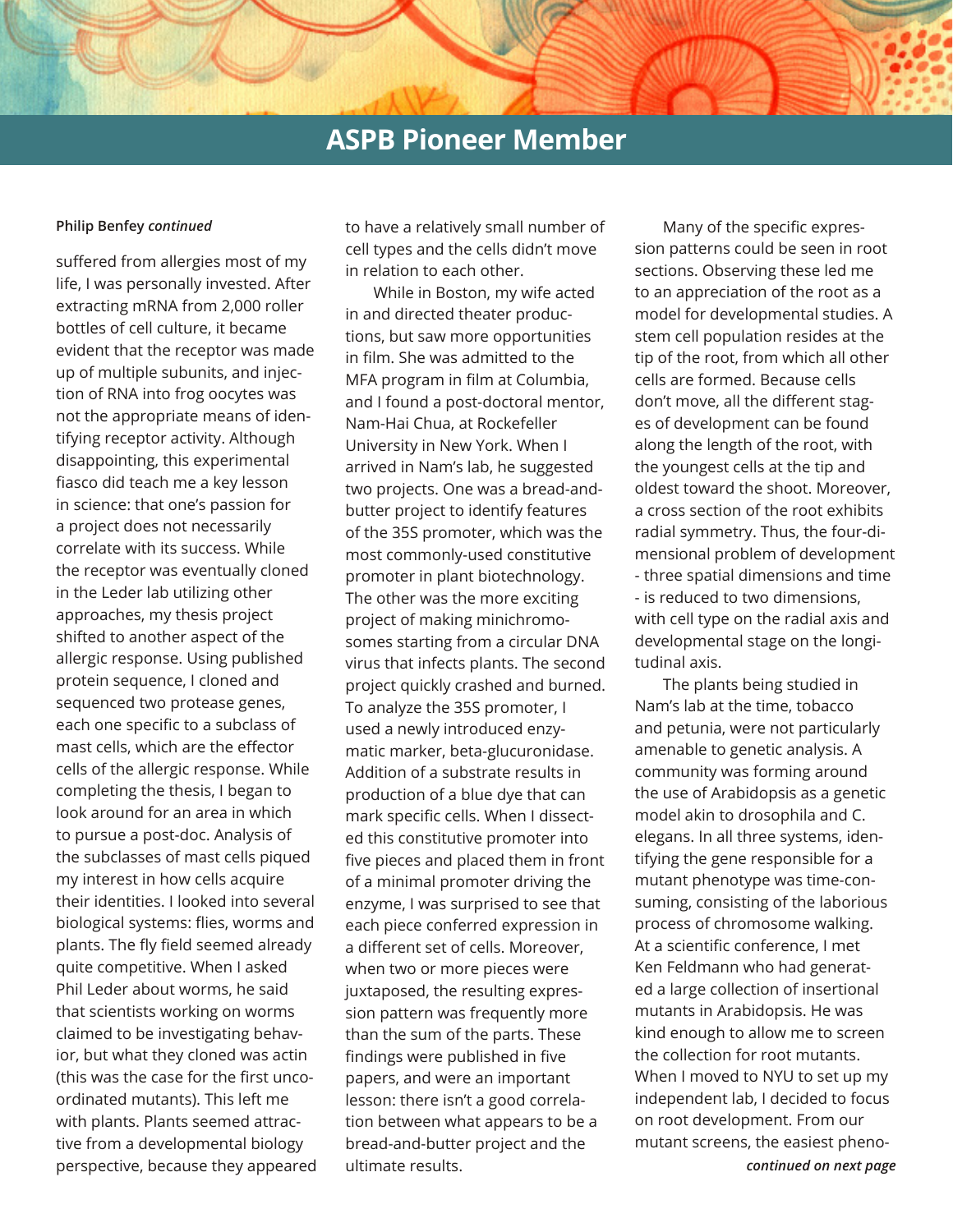#### **Philip Benfey** *continued*

types to identify were shorter or fatter roots. Close inspection of two of the mutants with shorter roots indicated that they were missing an entire cell layer. One mutant we had already named *shortroot*, and for the other we chose *scarecrow*, based on the character in the Wizard of Oz. Because the mutant phenotypes were caused by insertion of a known piece of DNA, we were able to clone the gene involved much more rapidly than by chromosome walking. The genes turned out to be founding members of the GRAS family of plant-specific transcription factors.

Thirty years later we are still working on SHORTROOT and SCARECROW and the gene networks they control. The remarkable series of technological advances that revolutionized biological research in this time span greatly aided our efforts. My lab has benefitted from enhanced imaging modalities, including confocal and light-sheet microscopy, as well as genomic technologies, including microarrays and short-read sequencing. We pioneered the use of fluorescent activated cell sorting of marker lines combined with microarray analysis to produce cell-type specific expression maps of the root. These techniques have now been complemented by single cell expression analysis, allowing integration of both cell type and developmental stage for every cell in the root. In addition to our long-term interest in cell

specification, we have identified an oscillatory process by which lateral roots are positioned along the primary root of Arabidopsis. We have also branched out to other plant models, analyzing root formation in rice and maize. We have become particularly interested in understanding how in rice and other plants the root tip rotates 360 degrees as it makes its way through soil. This and much of our work has been performed in collaboration with other scientists around the world, which has enriched our science and made it substantially more productive. Of course, none of this work would have been possible without the generous support of government agencies like the NIH and NSF as well as, more recently, the Howard Hughes Medical Institute and the Gordon and Betty Moore Foundation.

In 2002, I moved my lab to Duke, where I became chair of the Biology Department. Through a series of chance encounters I met a number of scientists from quantitative departments (physics, math, computer science, engineering) who expressed an interest in finding out more about biology. We set up an informal group to discuss biological networks. From those discussions emerged several collaborations aimed at using modeling approaches to address gene regulatory problems. When the NIH announced their intention to fund a set of centers to use and train others in the methods of systems biology, we applied and, much to our surprise, we were named the Duke Center

for Systems Biology. I ended up running it for 6 years after stepping down as department chair.

At about the same time, I founded a company based on the technology we developed, which enabled gene expression in 64 roots to be visualized in real time. We used the "RootArray" as an assay for promoter elements that could drive expression in different cell types. The success of the company was the result of a combination of outstanding teamwork, very able people, and good luck. Within five years of operation, it was purchased by a major agricultural company.

When I started in biology about forty years ago, a fellow graduate student's thesis consisted of sequencing one gene. That an entire human genome can now be sequenced in a few hours is one measure of how much has been accomplished. I feel fortunate to have stumbled into a field that has seen such remarkable progress (and grateful to my wife for suggesting that I do so). I doubt very much that a career as a writer would have been half as interesting as the one that I've had.

### **What do you consider your most important contributions to plant biology?**

If I have any lasting legacy, it will be in the people I have trained over the years. It has been a privilege to work with such intelligent, dedicated individuals, and to see them gain confidence in their abilities